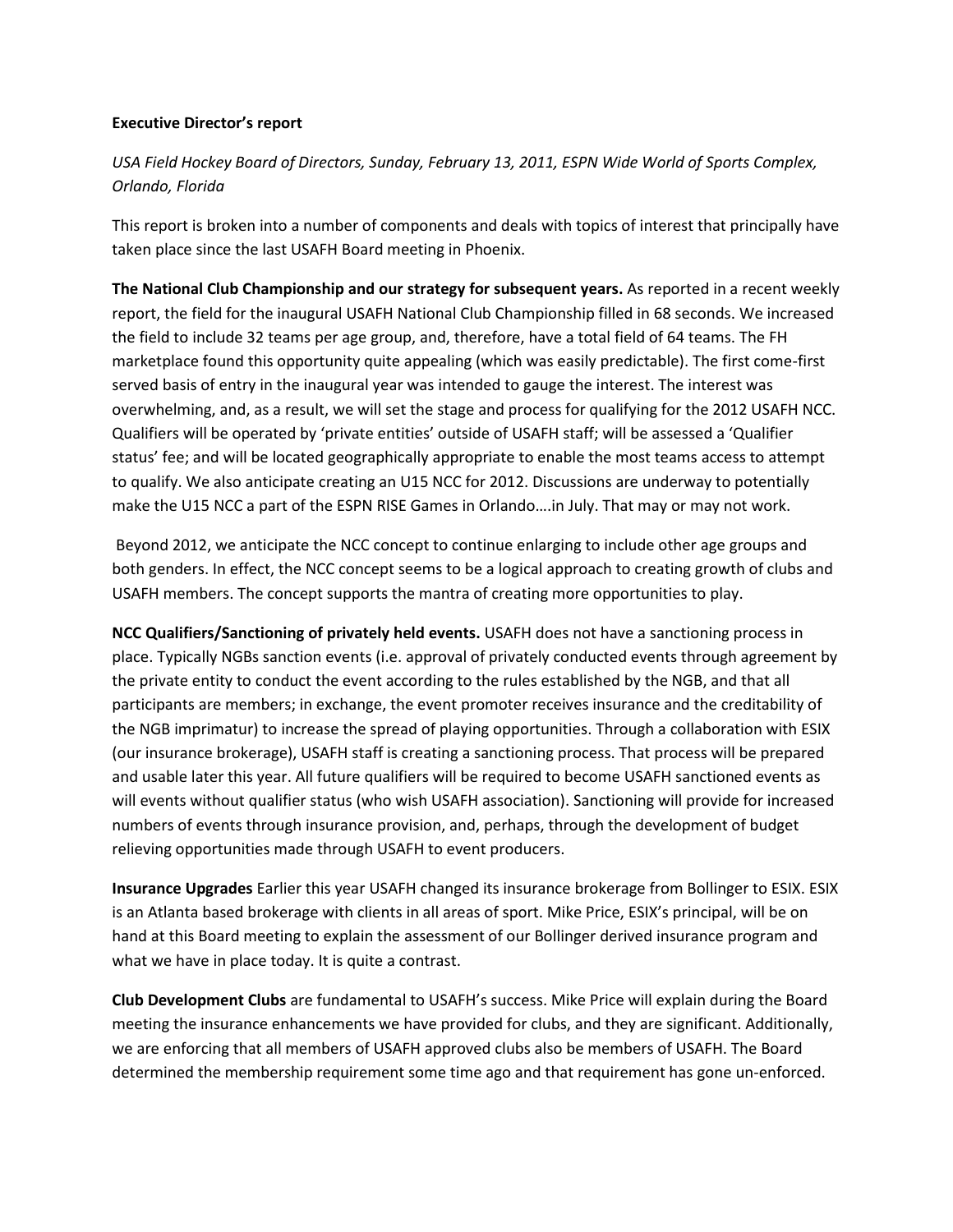**Boys/Men Development** This project is without a doubt a project of passion being carried on by Nick Conway. The development of a boys/men's program is a principal goals of people both members and non-members of USAFH. The project offers a real opportunity for long term growth for men in the USA wanting an opportunity to play hockey. This is from Nick:

*WEST COAST*

# *San Diego:*

*El Capitan High School, Mira Mesa High School, Otay Ranch High School and La Jolla High School are currently playing in a League. The League season operates during January and February with a plan to advance the best players into a San Diego High Performance Training Center team from March through June. A possibility exists to have a San Diego team entered into the Junior National Championships in 2010.*

*Los Angeles:*

*Presently two Club teams are playing within the Field Hockey Federation structure. Negotiations with FHF are advanced towards creating an FHF Technical Director position responsible for, amongst other things, the development of a Junior Club system with U12, U14 and U19 teams across all four FHF Club teams.*

# *San Francisco:*

*The plan is to continue with the San Francisco High Performance Training Center under the guidance of Pat Cota and Steve Danielson. Pat and Steve are both representing the USA at the Indoor World Cup and discussions regarding formulating this plan will begin shortly after they return from that competition.*

## *EAST COAST*

## *Pennsylvania:*

*Plans are to divide PA into four regions and develop a regional competition. We are in the process of shipping equipment support to these programs.*

*District I + XII: Cris Maloney (Princeton)*

*District III + V: Matt Soto (Lancaster)*

*District II and XI: Shawn Hindy (Lehighton)*

*District VII + VIII: Jason Young (Western PA)*

*There remains a possibility that this develops into a six team project with additional teams from the suburban Philadelphia and Binghampton, NY areas.*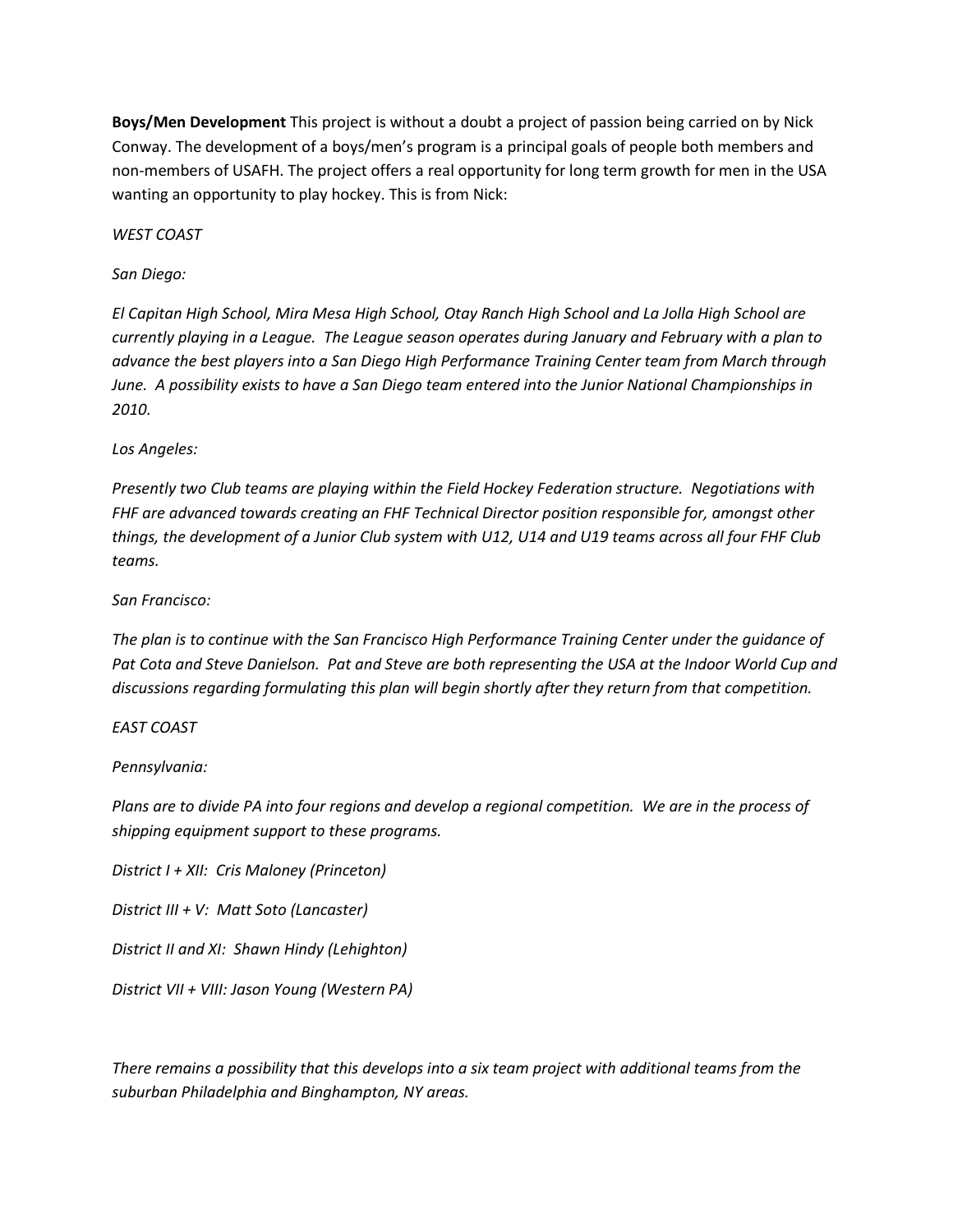### *Mid-Atlantic*

*Discussions are on-going about opportunities in the following areas; Virginia Beach, Hampton Roads, Richmond and Washington DC.*

### *New York:*

*Opportunities may exist within the New York Club scene. Discussions in place with contacts at NEFHA and will begin shortly with New York based Club teams if the Mid-Atlantic region is non-responsive or unsuccessful.*

## *Research Triangle*

*Seeding programs are possibilities in the Chapel Hill and Durham area. Discussions have taken place and information is pending.*

*It is hard, slow going at the moment. It is certainly not moving as fast as I would like and we are coming across several consistent hurdles but we are moving in a painfully slow but satisfactory direction.*

### *Nick*

**Communication Platform development** There has been an amazing amount of work done in the communication area over the past several months. By now, you all have seen the new approach we are taking regarding the USAFH magazine. To date, we have received great response that positively recognizes the magazine's format change. I have received two negative comments. One was that there were no articles referring to umpires in the first newly formatted magazine (that will be corrected in the next issue), and the other was from a mother protesting the use of Carrie's two page photo spread. The mom thought it was much too revealing (it was actually a photo used by *ESPN/ The Magazine* in the photo spread on athletes' bodies….and was quite dignified).

On our electronic platforms (i.e. Team USA site, Facebook, email-blasts, news-releasing, and the weekly report), we continue to get news to our membership and the mainstream in a rapid fashion and with platforms that are cosmetically appealing. Our on-line technology group, Ai Group, and our staff have experienced a number of challenges, and we are exploring all options to be sure we remain contemporary in our on-line capabilities and our abilities to readily deliver information.

**USOC** The relationship we have with the USOC is strong. I have found myself assigned to several new committees including the AAU Committee (to try to find common ground between the AAU and the USOC), and operations manager of a major USOC backed event coming to Colorado Springs later this year (doing this in off time). The USOC views our efforts for London as tenable and they are pushing for a podium finish (also do-able).

**Evaluation** I appreciate the time Jim devoted to assembling the information relative to my annual evaluation, and providing the evaluation telephonically to me several weeks ago. This year has been a good first year effort, and with the composition of our staff containing many new members, we are